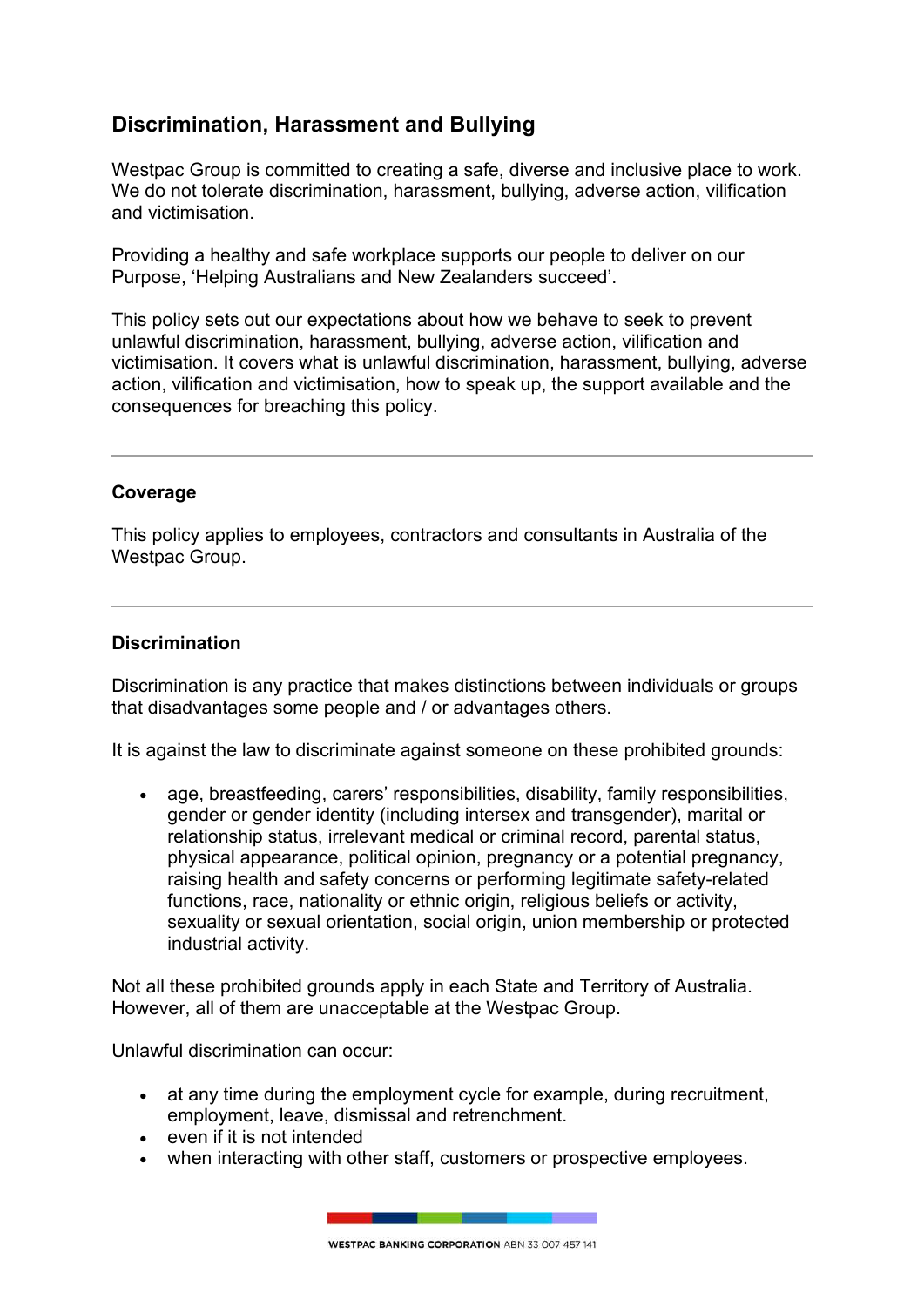This policy does not deal with lawful types of discrimination such as rewarding good performance or selecting a qualified person rather than an unqualified person for a role.

There are two forms of unlawful discrimination:

- **direct discrimination** is when someone is treated less favourably in their employment due to one of the prohibited grounds. For example, not hiring someone because of their age, or race, or use of personal/carers leave, etc.
- **indirect discrimination** is when there is a requirement, condition, policy or rule which appears to be the same for everyone but has an unfair and unreasonable effect on people who share a particular attribute that is protected by law i.e. a prohibited ground. For example, only employing persons of a certain height may be indirectly discriminating against females, who are on average, shorter than men.

# **Dealings with customers**

Unlawful discrimination against any customer is also unacceptable.

Conversely, there may be circumstances where our customers may prefer to deal, or not to deal, with one of our employees based on a prohibited ground. For example, a victim of domestic violence may prefer the assistance of a female employee in separating her finances from her husband's.

While we will try to accommodate reasonable customer requests, we would not agree to any customer request of this nature which would cause disadvantage to any of our employees. People Leaders should consider all the circumstances of the request by the customer and any impacts it may have on employees.

If you are concerned about a customer's request of this nature or the impact of such a request, you can talk to your People Leader or if you want to talk to someone outside your team, call the HR Service Centre.

# **Adverse action**

Adverse action must not be taken against anyone in the workplace because:

- they are exercising a workplace right, e.g. taking sick/carer's leave or raising a grievance;
- they participate in industrial activities, e.g. being a union member;
- of a discriminatory reason, e.g. denying a promotion because the candidate is pregnant (see above for other prohibited grounds); or
- they have had a temporary absence due to illness or injury.

Adverse action includes doing, threatening, organising any of the following: dismissing a person, injuring (adversely affecting) a person in their employment, not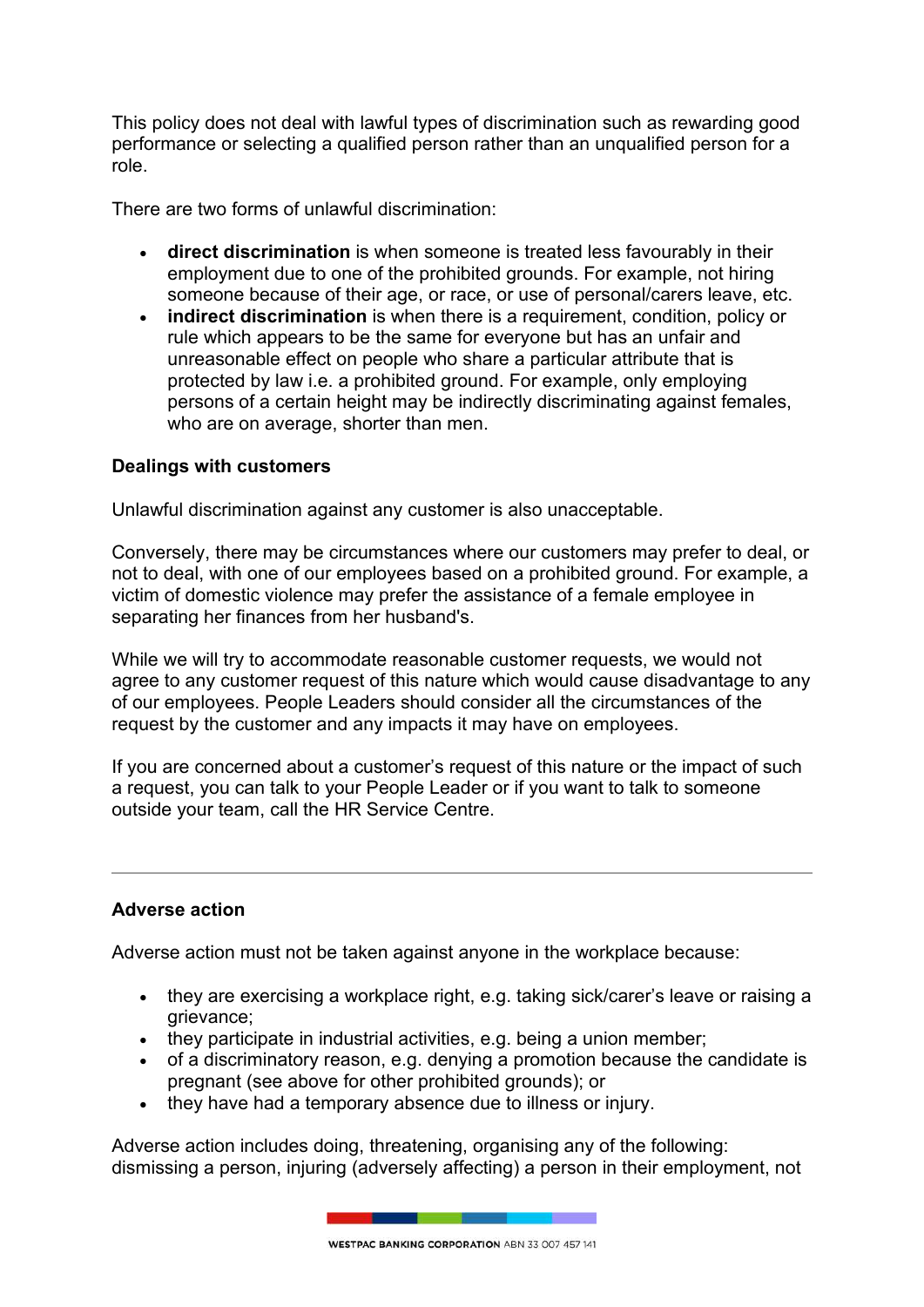providing legal entitlements, altering a position to their detriment, discriminating between one person and others, and not hiring a prospective employee.

We must ensure that we do not take adverse action against anyone for a discriminatory reason.

#### **Harassment**

Harassment is behaviour which is unreasonable, uninvited and unwelcome that a reasonable person would consider:

- offends, humiliates, intimidates or threatens another person, or
- makes our workplace uncomfortable and hostile for other employees.

It is against the law to harass someone on the same prohibited grounds listed for unlawful discrimination.

Harassment may occur as a single act, or as a series of incidents, persistent innuendos or threats.

Harassment does not have to be directed to a particular person to be unlawful. Behaviour which creates a hostile working environment for other people can also be unlawful. For example, people overhearing your conversation have a right to complain if they are offended.

### **Sexual Harassment**

See our separate Sexual Harassment policy.

### **LGBTIQ Status Harassment**

This involves harassment that targets an individual or group based on sexuality or gender identity. This includes homophobia and transphobia.

Examples of LGBTIQ harassment include:

- making hurtful, derogatory or unwanted comments about a colleague's or customer's sexuality (such as to a person who is bisexual)
- knowingly misgendering an individual's gender identity (such as towards a colleague who has transitioned gender)
- $\bullet$  initiating gossip at work, or innuendo towards someone who is Intersex.

# **Racial Hatred**

It is unlawful to do or say something in public that harasses a person or group because of their race, colour, or national or ethnic origin.

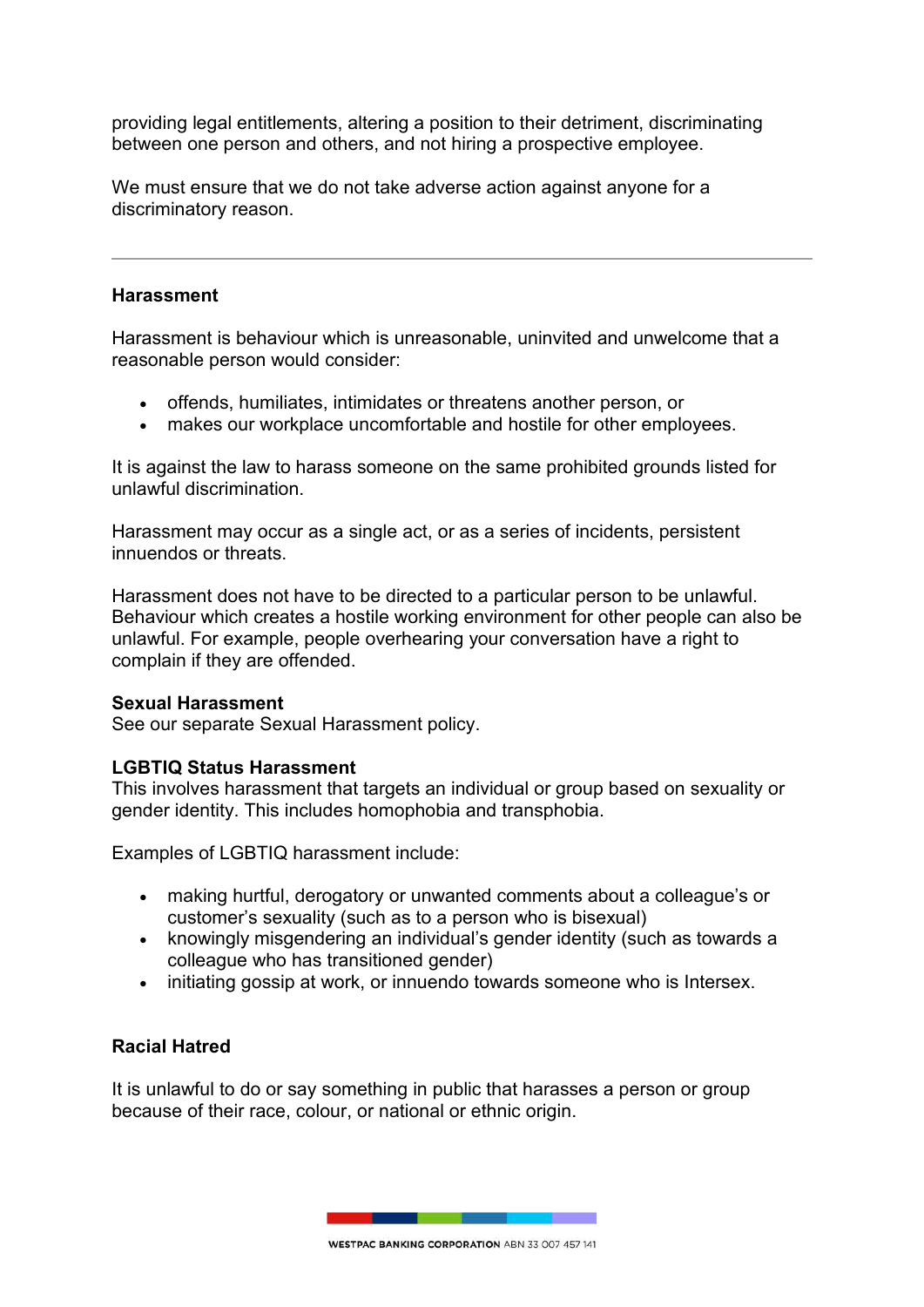Racial hatred can take many forms including threats, abuse, gestures, insults, taunts and posting offensive material on social media. Examples include making raciallybased jokes, calling people racial names or making racial slurs and remarks.

# **Vilification**

Vilification is a very serious breach of the law. It means doing or saying something in public that creates, encourages or incites hatred, serious contempt, revulsion or serious ridicule for a person or group of people because of their:

- race, ethnic or religious background
- condition relating to health
- gender or gender identity including being transgender or non-binary
- sexuality, such as someone identifying as gay, lesbian or bisexual
- disability status.

An example of vilification is making severely contemptuous and highly offensive statements about a particular race in a team meeting.

### **Victimisation**

Victimisation is when someone is retaliated against, subjected to pressure, adverse comment, isolation or other detrimental behaviour because they:

- raised, or are considering raising a complaint about discrimination, harassment, bullying, victimisation or vilification
- are part of a complaint made by someone else (including being a witness or providing information)
- supported someone else who has made a complaint.

An example of victimisation is excluding or isolating someone from a training opportunity because they have lodged a complaint.

# **Bullying**

Bullying is repeated, unreasonable behaviour directed towards an individual or group that creates a risk to health and safety.

Bullying behaviour does not need to be based on a ground of discrimination, such as gender or gender identity, race, or age. A person might be bullied for any reason.

Generally, for conduct to constitute bullying, it must be repeated. A 'one-off' incident would not normally constitute bullying but should not be ignored as it may constitute

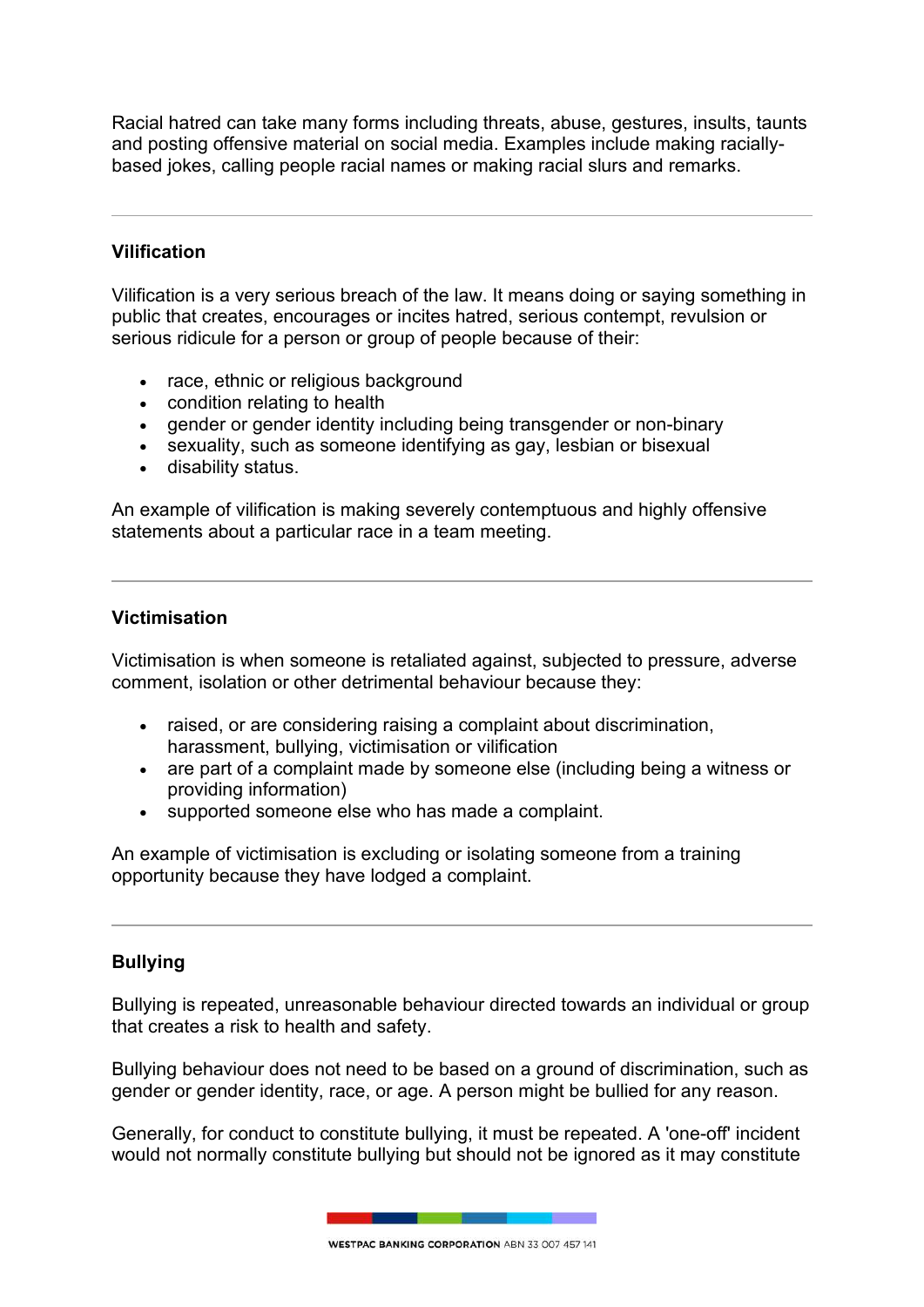another form of unacceptable conduct. Bullying can consist of a range of unreasonable behaviours over time.

Bullying can be intentional or unintentional. The test is whether a reasonable person, considering the circumstances, may see the behaviour as unreasonable.

Bullying can occur in different forms including physically, verbally, in writing or through electronic communications (e.g., phone, email, text/instant messaging and social media), and can range from very obvious verbal or physical assault to very subtle psychological abuse.

# **Examples of bullying may include:**

- abusive behaviour towards another employee such as threatening gestures or actual violence
- aggressive or abusive or offensive language or comments, including threats or shouting
- demeaning remarks
- constant unreasonable and unconstructive criticism.

# **Examples of subtle bullying may include:**

- deliberate exclusion, isolation or alienation of an employee from normal work interaction, such as intentionally excluding the employee from meetings or work activities
- setting tasks or deadlines that are unreasonable
- spreading misinformation or malicious rumours or undermining another employee, including encouraging others to 'gang up' on the employee
- deliberately changing work arrangements such as rosters and leave to deliberately inconvenience a particular employee
- denying or withholding access to information, supervision, consultation or resources such that it has a detriment to the worker
- excessive scrutiny at work

# **What is** *not* **bullying?**

Not all workplace conflict will constitute bullying. Differences of opinion and disagreements will generally not be considered bullying.

Reasonable management action taken in a reasonable way is not bullying. It is reasonable for managers and supervisors to allocate work and to give fair and reasonable feedback on a worker's performance.

# **Examples of reasonable management action include:**

- setting reasonable performance goals, standards and deadlines
- regular coaching and feedback on performance and/or behaviour
- giving lawful instructions about the performance of duties or exercising reasonable supervision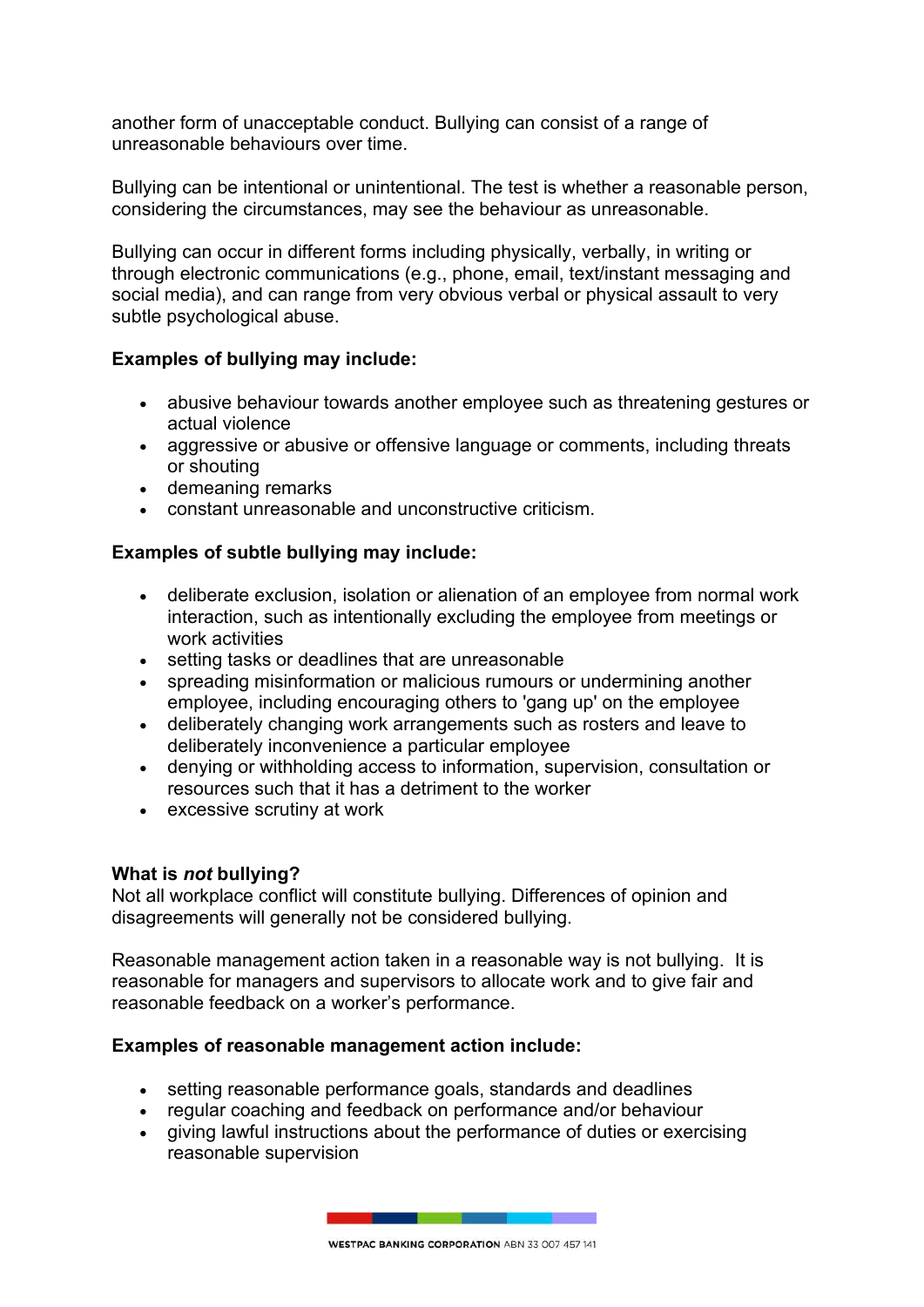- implementing organisational changes or restructuring and/or transferring a worker for operational reasons
- not selecting a worker for promotion where a reasonable process is followed
- taking disciplinary action for misconduct including suspension or termination of employment, or managing unsatisfactory performance.

### **Your responsibilities**

# **Preventing discrimination, harassment, bullying, victimisation and vilification**

All workers are responsible for their own conduct and are required to take reasonable care that their acts or omissions do not adversely affect the health, safety, and wellbeing of others in the workplace.

If you are covered by this policy, you must familiarise yourself and comply with this policy and the Westpac Group Code of Conduct.

In relation to discrimination, harassment, bullying, adverse action, victimisation and vilification this means:

- behaving professionally and treating others with dignity, courtesy, and respect
- not discriminating, harassing, bullying, taking adverse action against, victimising or vilifying anyone in the workplace (whether at your work location, working from home or at work related events such as conferences, functions, Christmas parties and business trips) including colleagues, contractors, visitors or customers
- reporting concerns about behaviour that may constitute discrimination, harassment, bullying, adverse action, vilification or victimisation (including where you have witnessed or are aware of it)
- completing the mandatory Helping You Succeed: Respectful Conduct training.

### **People Leaders**

In addition to the responsibilities above, if you are a People Leader you must:

- familiarise yourself and comply with accountabilities for People Leaders under the Westpac Group Code of Conduct, this includes:
	- o role modelling expectations
	- o encouraging team members to speak up if they see something that doesn't seem right
	- o being clear that team members are safe to make their voices heard
	- o fixing problems early and properly, asking 'Should We?' as well as 'Can We?' to ensure good judgement in decision making.
- engage the HR Case Management team any time a concern about discrimination, harassment, bullying, adverse action, victimisation or vilification is raised with you, or any time you become aware of such an issue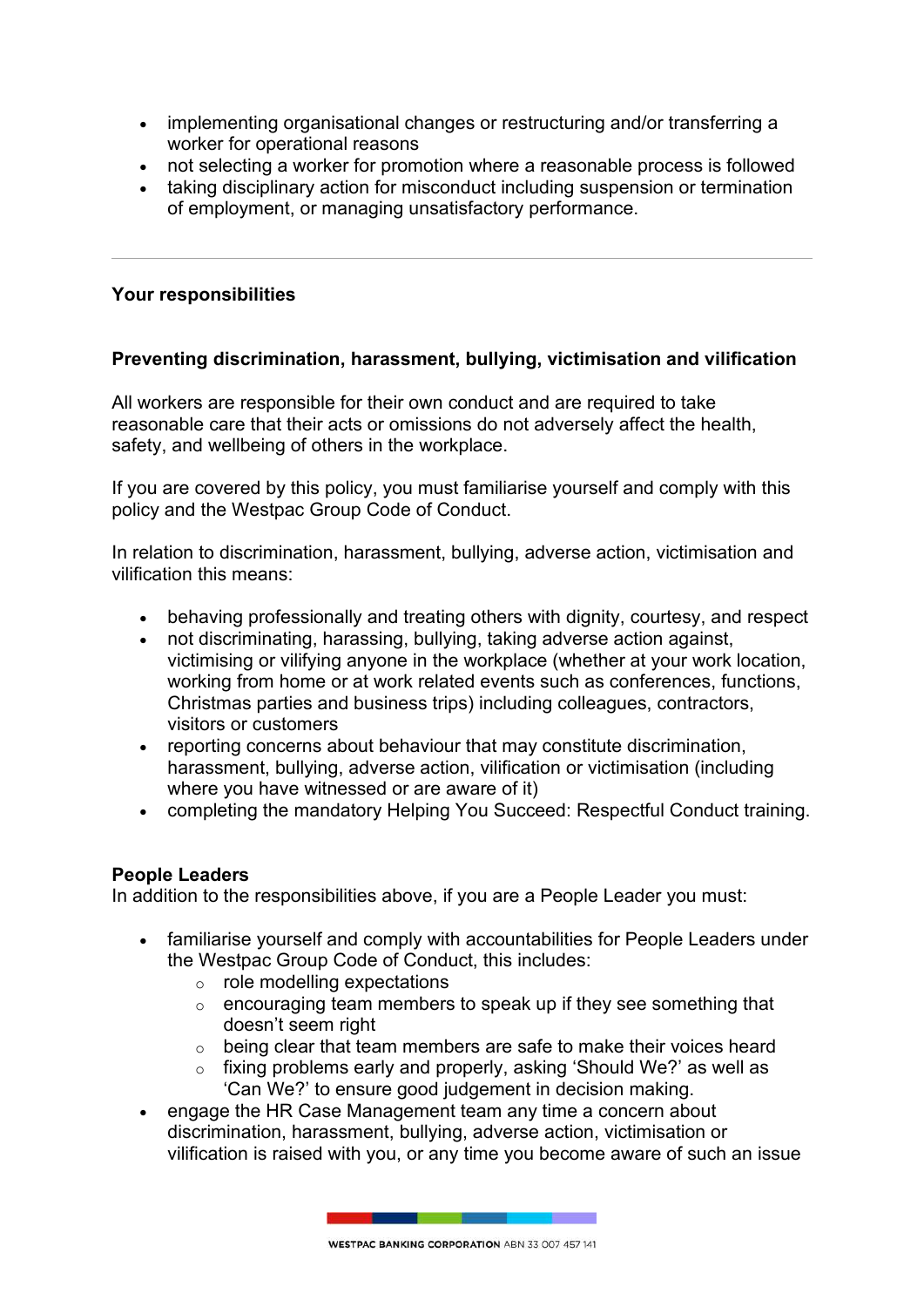ensure your team completes the mandatory Helping You Succeed: Respectful Conduct training.

# **Speaking up**

Our Code of Conduct requires that we speak up when we see behaviours that don't fit with our Values. Raising concerns about discrimination, harassment, bullying, adverse action, vilification or victimisation, whether it is happening to you or someone else, helps to improve the health and safety of our workplace.

# **Raising a concern**

Concerns about discrimination, bullying, harassment, vilification or victimisation relating to you or someone else can be raised to your People Leader, or our specialist HR team.

We will work with you to make sure that your concerns are addressed in your preferred manner and take into account the outcome you are seeking. We will also, to the extent possible, take steps to preserve your anonymity. At times, we may have no option but to conduct a formal investigation into your concerns.

Where this is the case, we will consult with you on how the investigation is conducted (this may involve a formal interview with you and witnesses) and take your preferences into account.

We will also discuss with you any arrangements to support you during the time your concern is being resolved (for example, working from home or at another location).

# **Reporting an incident**

As discrimination, harassment or bullying is also a health and safety related incident, you should report the incident via the HS&W Incident and Hazard Management System through the Westpac Group safe+sound OBI page.

# **Supporting you**

You can get support by:

- speaking to your People Leader, if you feel comfortable to do so
- contacting the Employee Care team via CareXpress
- ACCESS, our Employee Assistance Program
- MyCoach is available for People Leaders for support dealing with difficult people matters or disclosure of a wellbeing concern.

You can also get support externally via the [Australian Human Rights Commission.](https://humanrights.gov.au/complaints/make-complaint)



**WESTPAC BANKING CORPORATION ARN 33 007 457 141**